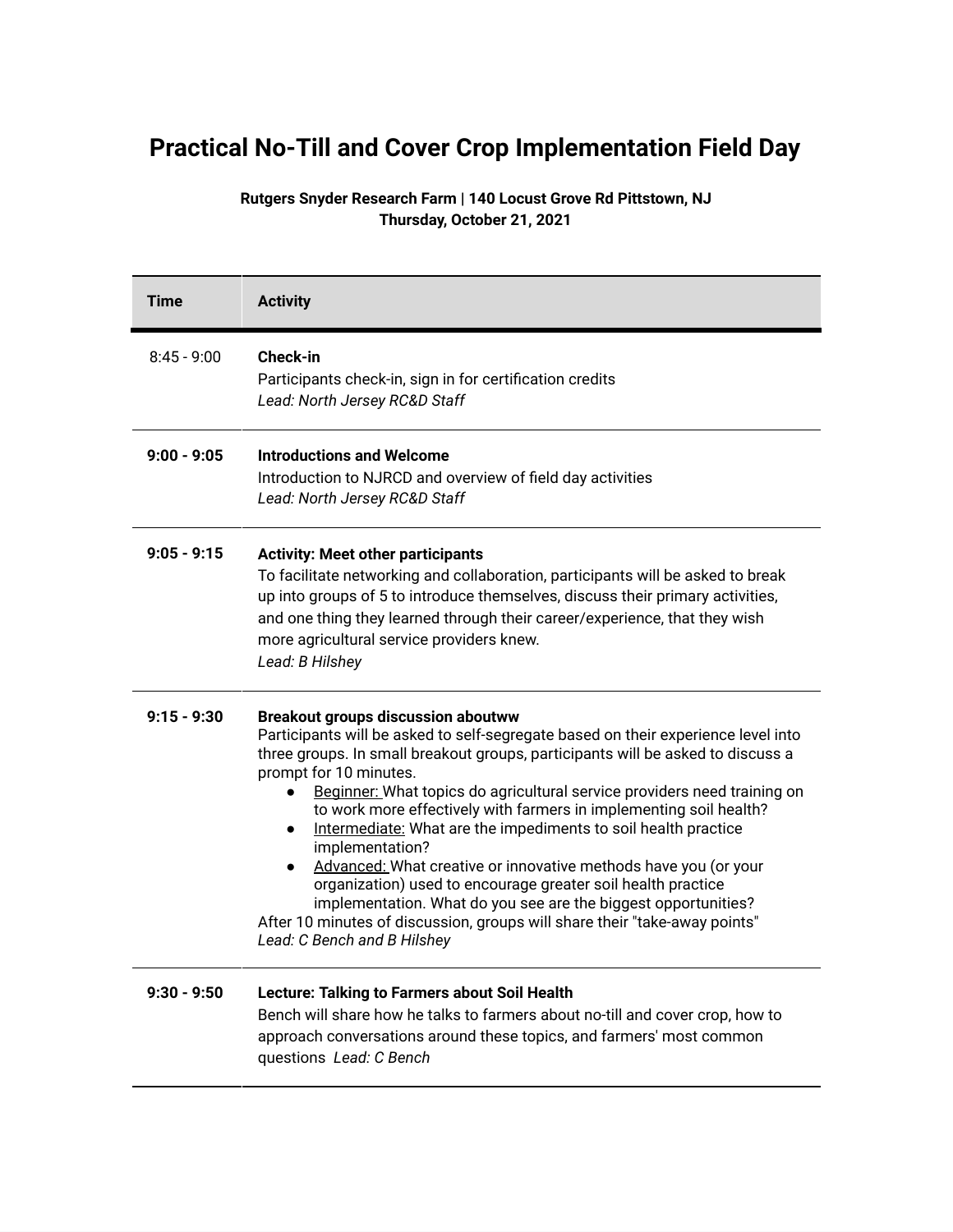| $9:50 -$<br>10:00  | <b>Activity: Key Points</b><br>Participants will break up into small groups. Each will be assigned a scenario<br>and will be asked to outline key points of their discussion.<br>Beginner: What is the best cover crop for after corn/beans in<br>$\bullet$<br>corn/bean rotation? How can you reduce cover crop seed costs?<br>Intermediate: If a farmer wants to start using multispecies cover crop,<br>$\bullet$<br>how can they get it in on time? What application options and rotations<br>make multispecies possible?<br>Advanced: A farmer transitioned to no-till and the stand emergence is<br>$\bullet$<br>even and population poor?<br>Lead: B Hilshey |
|--------------------|---------------------------------------------------------------------------------------------------------------------------------------------------------------------------------------------------------------------------------------------------------------------------------------------------------------------------------------------------------------------------------------------------------------------------------------------------------------------------------------------------------------------------------------------------------------------------------------------------------------------------------------------------------------------|
| $10:00 -$<br>10:20 | <b>Discussion: No-Till and Cover Crop Horror Stories</b><br>We learn more from our failures than our successes. Leads will share stories<br>of no-till and cover crop failures and under what conditions these practices can<br>prove difficult or even nightmarish!<br>Vetch -- Love it or hate it<br>$\bullet$<br>Uneven and Rough Field Transitioned to No-till<br>$\bullet$<br>Forgot the test pH prior to transition<br>$\bullet$<br>No-till after grazing cover crop with a lot of residues<br>$\bullet$<br>Lead: Groff, Bench, and Hilshey                                                                                                                   |
| $10:20 -$<br>11:05 | Supporting Farmers Pursuing Soil Health: Needs and Opportunities: Lecture<br>What are the barriers to greater soil health implementation and how can<br>agricultural service providers better support farmers interested in improving<br>soil health?<br>Lead Steve Groff                                                                                                                                                                                                                                                                                                                                                                                           |
| $11:05 -$<br>12:00 | Lecture: Soil Health Innovations Around The Country:<br>The field of agriculture is changing fast; Groff will discuss how leading farmers<br>are innovating, including (1) Planting Green, (2) Roller Crimping, (3) Livestock<br>Integration, (4) Intercropping, and (5) Other topics. During a Q&A at the end,<br>moderators will select questions from participants<br>Lead Steve Groff                                                                                                                                                                                                                                                                           |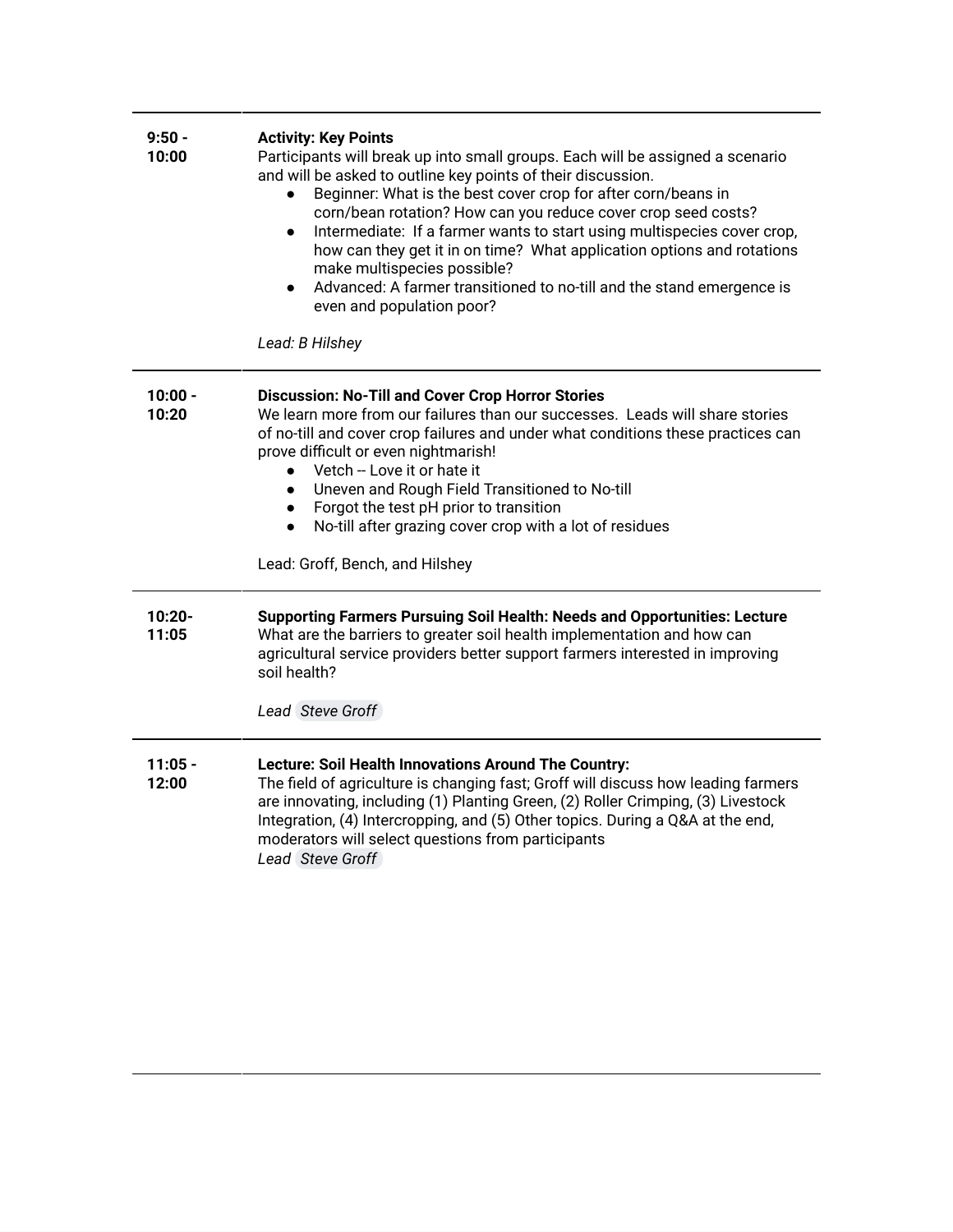| $12:00 -$<br>1:00 | <b>LUNCH and Mini-Stations</b><br>While participants each, lunch they will have the option of visiting several<br>stations:<br>Participants can view planter and drill with labels describing each item<br>Another display will have a variety of temporary fence options<br>Another display will contain a variety of soil sampling and<br>measurement equipment, sample test results from 10 labs, and<br>information on using drones and satellites to monitor crops<br>• Another display will have roller crimpers, and data/photos from the<br>research trial focus on roller crimping. |
|-------------------|----------------------------------------------------------------------------------------------------------------------------------------------------------------------------------------------------------------------------------------------------------------------------------------------------------------------------------------------------------------------------------------------------------------------------------------------------------------------------------------------------------------------------------------------------------------------------------------------|
|                   |                                                                                                                                                                                                                                                                                                                                                                                                                                                                                                                                                                                              |

## **1:00 - 2:00 Grazing cover crops – bang or bust?**

Grazing cover crops could help increase the benefits acquired from cover crops and is a great way to integrate livestock back into our cropping systems. However, there is also concern that grazing might cause undesirable soil compaction. We studied grazing cover crops on 4 farms in southcentral Pennsylvania from 2019-2021. The farmers used permanent no-till and Management Intensive Grazing (MIG) practices, moving their beef cows daily.

We measured soil health impacts of grazing, i.e. infiltration rate, bulk density, aggregate stability, total soil carbon and nitrogen, active carbon, and CO2-burst, as well as grazed cover crop biomass and residue left for soil health maintenance. We did not find that grazing had a detrimental effect on soil compaction, but it did not improve soil biological health either. Grazed biomass constituted a significant amount of high-quality feed for the animals, for a sizeable economic return. Our study shows that grazing cover crops in permanent no-tillage cropping systems using MIG does not cause detrimental soil compaction while increasing economic return.

*Lead: Dr. Sjoerd Willem Duiker*

| $1:50 - 2:50$ | <b>Demonstration: Planting Conditions and Considerations</b><br>Demonstration of planting into various planting conditions:<br>Varying Cover Crops: No-till killed cover crop, no-till planting green, and<br>no-till without cover crop,<br>• Varying Soil Moisture: wet conditions, dry conditions,<br>• Varying Residues: heavy residue conditions.<br>While the planting is taking place, Bench will discuss how the planting<br>conditions impact planting and what strategies farmers can take to be more<br>successful under various conditions. |
|---------------|---------------------------------------------------------------------------------------------------------------------------------------------------------------------------------------------------------------------------------------------------------------------------------------------------------------------------------------------------------------------------------------------------------------------------------------------------------------------------------------------------------------------------------------------------------|
|               | During the Demonstration Bench will discuss:                                                                                                                                                                                                                                                                                                                                                                                                                                                                                                            |
|               | Grain farmers only have about 40 opportunities to plant their seeds each year.<br>When considering any conservation practice, it's important to understand how                                                                                                                                                                                                                                                                                                                                                                                          |